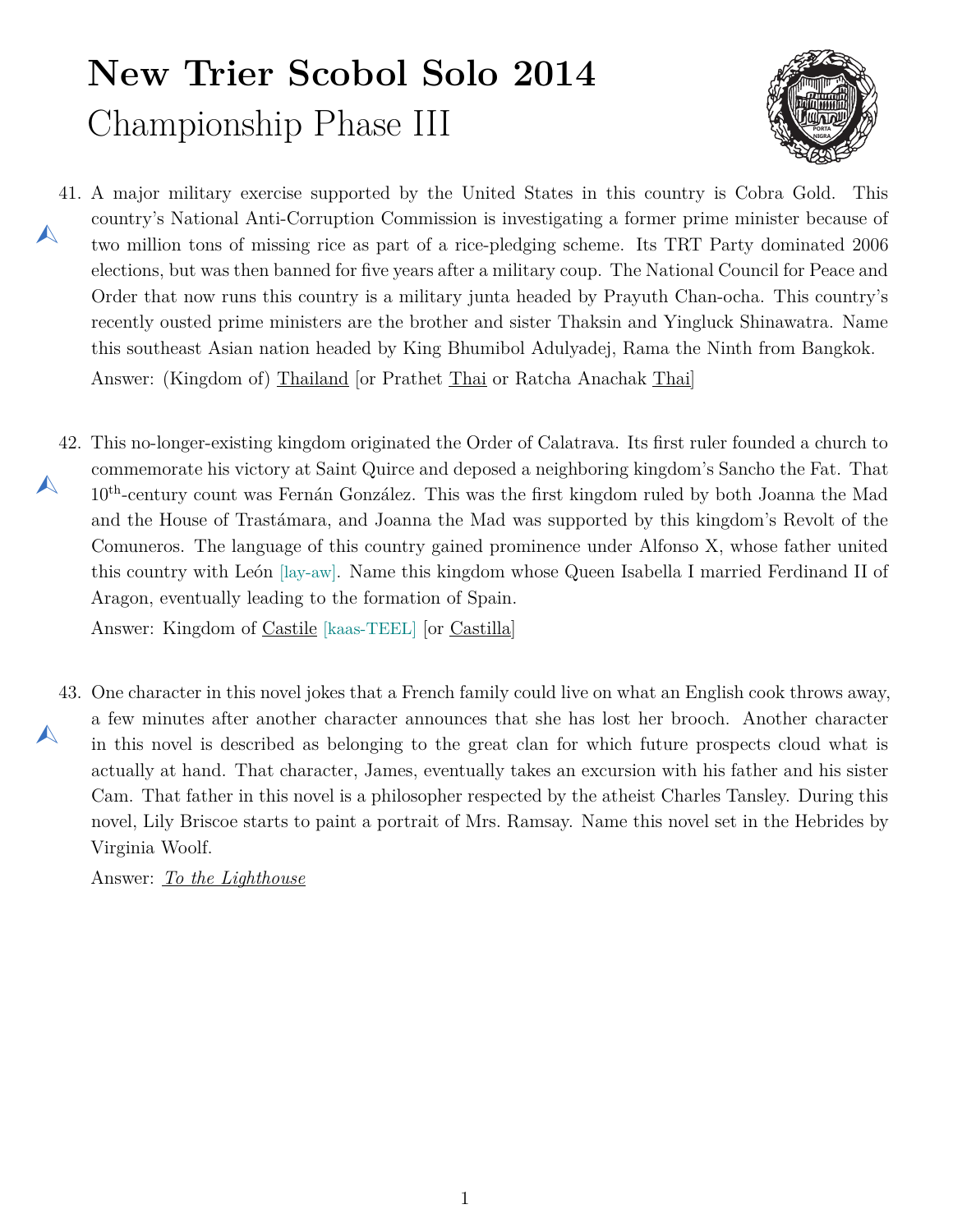<span id="page-1-0"></span>44. One model of this process treats the medium as continuous instead of as individual molecules, and  $\blacktriangle$ is its implicit or continuum model. The generalized Born model describes this process, but fails to account for interactions such as hydrogen bonds. This process requires the formation of an entropically [en-TRAH-pik-lee] unfavorable cavity, but ends up leading to a decrease in entropy as this process results in a more ordered system. Ionic species in this process tend to form a complex known as its namesake "shell". This process is sped up by stirring or shaking, and partial pressure varies with how much this process occurs in Henry's law. Name this process of solutes and solvents associating, which often sees the dissociation of the solute.

Answer: solvation [accept dissolution or dissolving or word forms]

<span id="page-1-1"></span>45. This leader made annual pilgrimages to the shrine of Khwaja at Ajmer, and he followed through on  $\blacktriangle$ his promise to visit it on foot if he survived the capture of the fortress of Chittor. Despite his illiteracy, this person supported many intellectuals, including his biographer Abul Fazl. Despite his marriage to Mariam-uz-Zamani, this person often fought with members of her clan, the Rajputs. This leader increased the support from his subjects by creating the Din-e Ilahi religion to reconcile Islam with Hinduism and by ending the *jizya*, a tax on non-Muslims. Name this successor of Humayun and Babur who ruled as the third Mughal Emperor.

Answer: Akbar I [or Akbar the Great]

<span id="page-1-2"></span>46. The Plessur torrent feeds this river near the ancient town of Chur. The anterior source of this river  $\blacktriangle$ begins near Tomasee. This river splits into branches, forming the IJssel [EE-sul] and Waal Rivers. A narrow section of this river is the site of a large rock that — according to legend — houses maidens, the Lorelei. The old city of Lindau is located on Lake Constance, which this river flows through. At its delta, this river combines with the Meuse ["muse"] and Scheldt rivers, flowing into the North Sea. Name this river that forms parts of the borders of France, Switzerland, Austria, and the country that contains most of it, Germany.

Answer: Rhine River

<span id="page-1-3"></span>47. This artist painted himself staring intently at the viewer as his hands clutch at his slightly long brown  $\blacktriangle$ hair in a self-portrait titled *The Desperate Man*. Another work by this painter shows two men at work, one of whom is carrying a heavy object while the other is on one knee using a hammer. Several men and women gather together in an 'S' shape to witness the priest officiate at a funeral in another painting by this artist. This painter portrayed himself painting an outdoor scene while in a room surrounded by many of the people who had influenced his life in a work subtitled *A Real Allegory*. Name this artist of *The Stonebreakers*, *The Painter's Studio*, and *A Burial at Ornans* [or-nawn].

Answer: (Jean Désiré) Gustave Courbet [goo-stahv kor-bay]